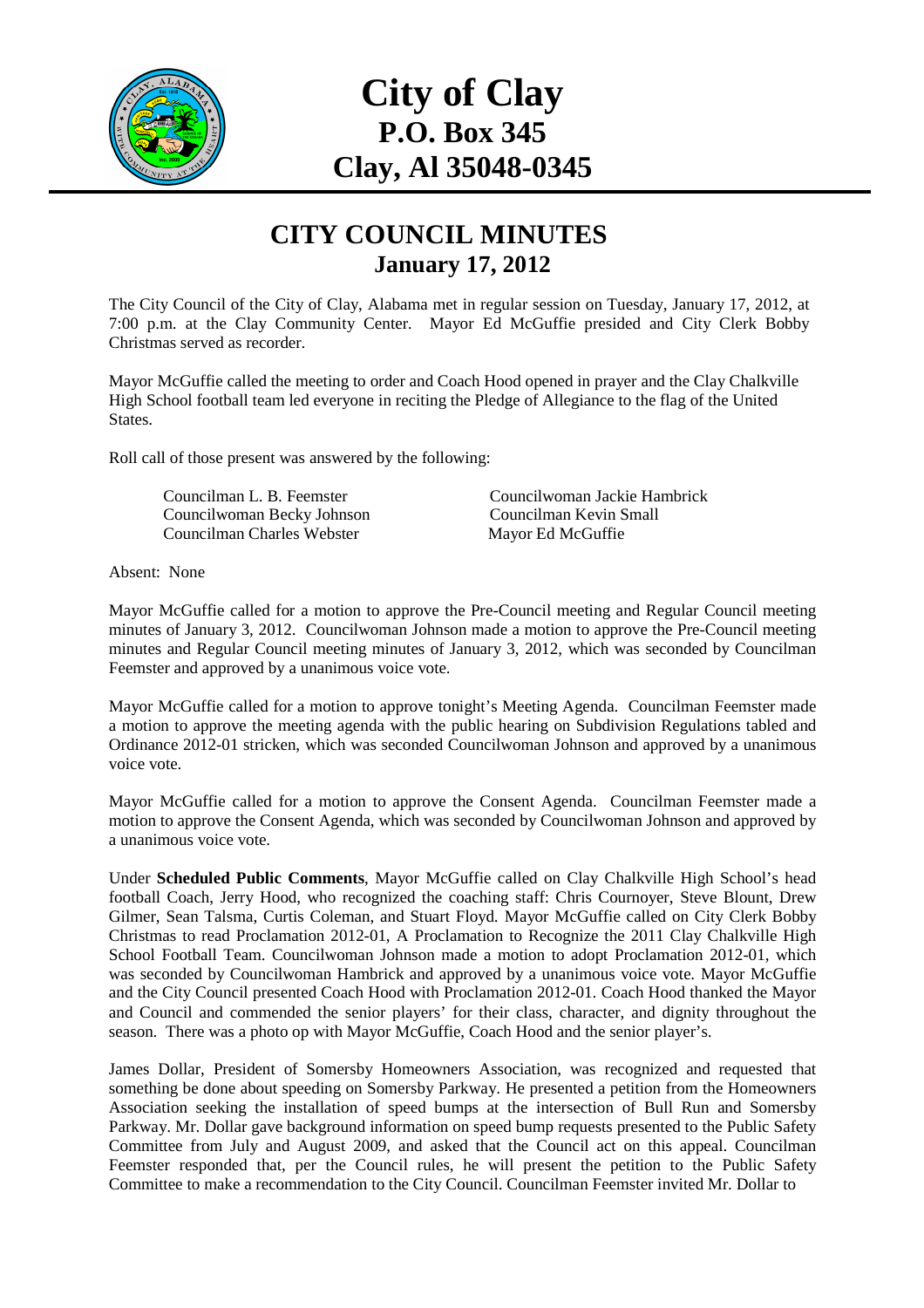

## **CITY OF CLAY CITY COUNCIL MINUTES January 17, 2012**

speak at the Public Safety Committee meeting on January 23. Mr. Robin Rea, of 5822 Sumpter, and Ms. Betty Shufflemarker also spoke in favor of the speed bumps. Councilman Feemster reiterated that he will present the petition and request at the Public Safety Committee meeting.

Mr. Donald Sing was recognized and presented the Council with a picture of the veterans who attended the Veterans Day Luncheon.

Under **Reports from Standing Committees** Councilman Feemster was recognized for a report from the **Public Safety Committee**. Councilman Feemster called on Deputy Terry Scott who announced that there have been reports of burglaries in the area.

Councilwoman Hambrick was recognized for a report from the **Committee on Community Development, Environmental, Historical, Library and Seniors**. Councilwoman Hambrick announced that book club meetings are now being held at the library. She encouraged people to check the library's website for event information. She announced that the Seniors' Center will get a second van within the next three to four months.

Under **Committee on Annexation, Business, Census, Planning & Zoning and Schools**, Councilwoman Johnson encouraged participation in National Wear Red Day on Friday, February 3, to bring awareness to heart disease. She also announced that a 5k Fun Run/Walk sponsored by Clay Ridge Baptist Church will be held on April 21.

Councilman Small was recognized for a report from the **Committee on Building Inspections, Sanitation, Streets and Utilities** and made a motion to spend \$6,350.00 from 4 &5 cent gas tax fund for street repair in the Somersby subdivision, which was seconded by Councilman Feemster and approved by a unanimous voice vote.

**Councilman Webster** was recognized for a report on the **Committee on Parks and Recreation.** He made a motion to spend \$3,000.00 on four park benches for the playground behind the library, which was seconded by Councilwoman Johnson and approved by a unanimous voice vote. He also relayed the Park Board's recommendation to sod the practice field with extra money from the concession stand budget. Councilman Webster made a motion to use \$20,000.00 from the leftover concession stand budget to pay for sod on the practice field. Councilman Small seconded the motion and it was approved by a unanimous voice vote. Councilman Webster also announced that there was a large crowd at the Community Singing on January 14, and discussed the need for a light on the driveway to the Community Center.

Under Reading **of Petitions, Applications, Complaints, Appeals, Communications, etc.** there was nothing to report.

Under the **City Clerk's Report**, City Clerk Bobby Christmas reported the account balances in the 4 & 5 Cent Gasoline Fund =  $$89,420.19$ ; 7 Cent Gasoline Fund =  $$105,961.91$ ; Capital Improvement Fund = \$494,749.49; Concession Stand = \$3,634.21; Contractors Bond = \$43,375.76; General Fund = \$152,693.91; Library Fund = \$5,771.29; and Senior Citizens Fund = \$6,094.31.

Under **Resolutions, Ordinances, Orders and Other Business** Mayor McGuffie called for a motion to enter into unanimous consent. Councilwoman Johnson made a motion to suspend the regular rules of order and enter into unanimous consent which was seconded by Councilman Webster.

That motion was put before the Council and a roll call vote was conducted with the results as follows: